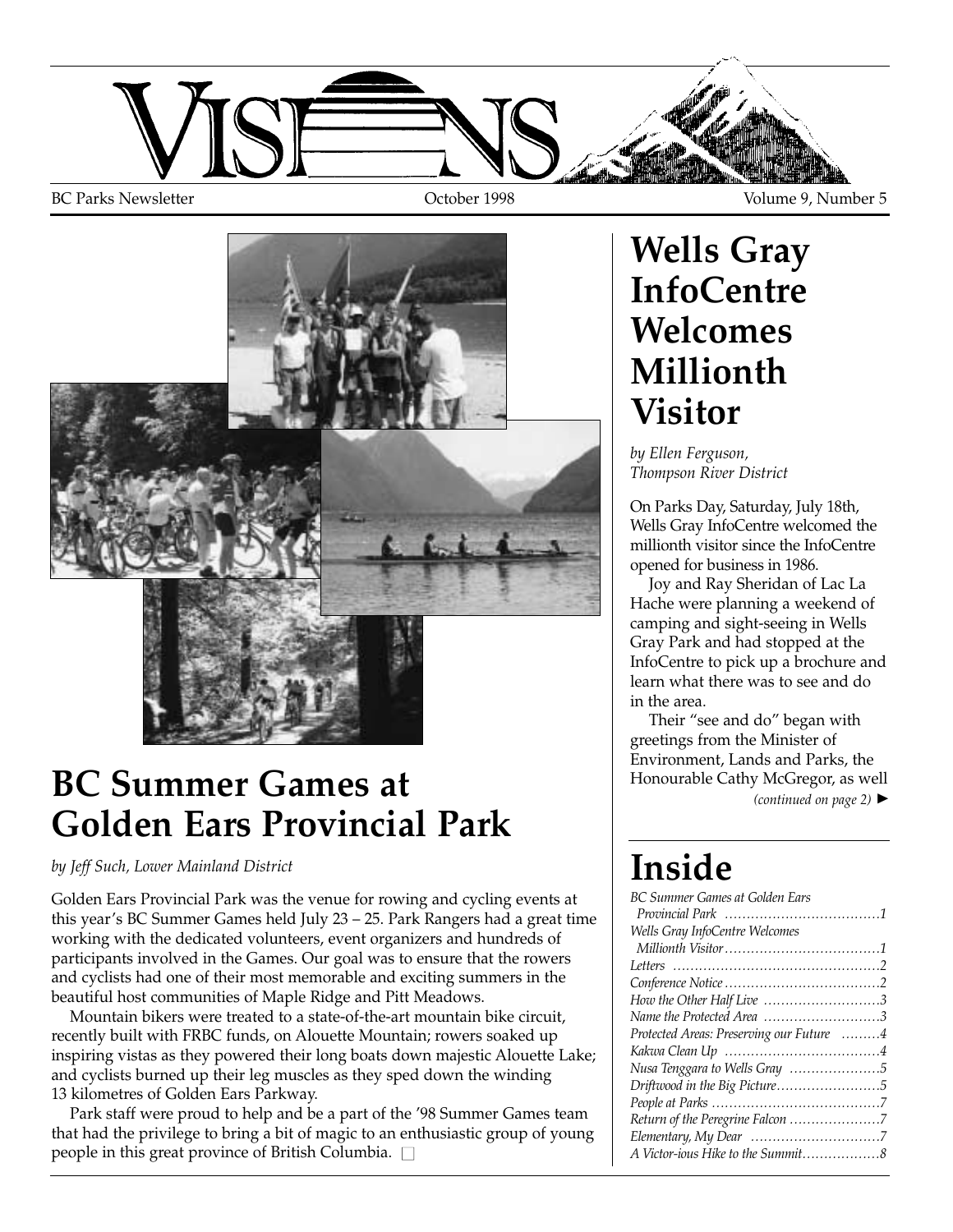

VISIONS is produced six times per year by BC Parks, Ministry of Environment, Lands and Parks to maintain commitment to quality service and stewardship and to encourage innovation by everyone directly involved or interested in BC Parks.

VISIONS Newsletter is posted on BC Parks' web site : www.elp.gov.bc. ca/bcparks/whatsnew/what.htm. As VISIONS is now available on the internet, please let us know if you would like to be removed from our mailing list.

To contact us regarding changes to the VISIONS mailing list or to receive a free subscription:

■ call (250) 952-6709

■ send an email note to ParkInfo@prkvctoria.elp.gov.bc.ca

■ write to: VISIONS, BC Parks, PO Box 9398, Stn. Prov. Govt. Victoria, BC V8W 9M9 Canada

Articles from readers are welcome. Deadline for material in the next issue is November 1, 1998.

> **Editor** *Nancy Chave*

#### **Contributors**

*Greg Betz Doug Biffard Brian Carruthers Monty Downs Ellen Ferguson Vicki Haberl Cheryl Livingston-Leman Roger Norrish Bruce Petch Rick Roos Paula Sibbald Jeffrey Such*

**Minister** *Cathy McGregor* **Deputy Minster** *Cassie Doyle* **Assistant Deputy Minister** *Denis O'Gorman*



### **"Nice Parks, Nice Hosts!"**

#### *Dear Sir:*

*Just wanted to let you know how much we have enjoyed your BC Parks. They lack for very little and are in such beautiful settings. We think we have pretty places in Colorado, and we do, but I think your parks are hard to beat.*

*We also enjoyed meeting two of your hosts, Fred and Mildred Benard in Smithers, BC at Tyhee Lake. They are wonderful people and were so helpful on things we wanted to know and where the fish were biting.* 

*Thanks again,*

*Jack and Helen Lowe Golden, Colorado*

*("Wells Gray…" continued from page 1)*

as from BC Parks and Chamber of Commerce staff. Gifts were presented on behalf of BC Parks and a number of local businesses, with local newspaper staff taking photos and providing press coverage.

BC Parks gave the Sheridans a day-pack with three books about Wells Gray Park: Neave's *Exploring Wells Gray*, Goward and Hickson's *Nature Wells Gray*, and Perner's photographic collection *Wells Gray Park*, as well as a week of free camping in any of the local provincial parks.

Local businesses provided a variety of gifts including books, T-shirts, a First Aid kit, camping, bed-and-breakfast, and dinners, while recreational offerings included golf passes, river-rafting, horseriding, and a half-hour sight-seeing flight with Wells Gray Air.

Following the cutting of the cake and posing for photographs with

## **Helping the Land Heal**

#### **Ecological Restoration in BC Conference**

#### **November 5 – 8, 1998 Victoria Conference Centre**

Organized by the BC Environmental Network Educational Foundation and the Restoration of Natural Systems Program of the University of Victoria, this conference will cover a wide range to topics including the restoration of grasslands, forest restoration and management, watershed planning and more.

For more information, contact: Brian Egan, Project Coordinator phone: (250) 360-0877; e-mail: restore@islandnet.com or visit the website: www.islandnet.com/~restore □

Jerry the Moose, the Sheridans were again on their way.

Contacted at their home the following week, Joy and Ray were still bubbling with enthusiasm over their holiday. They had camped at Pyramid, Clearwater Lake and North Thompson, enjoyed their sight-seeing flight, horse-ride and river-rafting trip, hiked, dined out, made some new friends and went home with great memories, some souvenirs, and many wonderful things to say about Wells Gray Park.

Other Parks Day events included the formal opening of Wells Gray's Pyramid Campground by the minister. She also kicked off the Parks Day 'Take a Hike' event, a hike to Pyramid Mountain lead by our naturalist, Jim Blueschke.  $\square$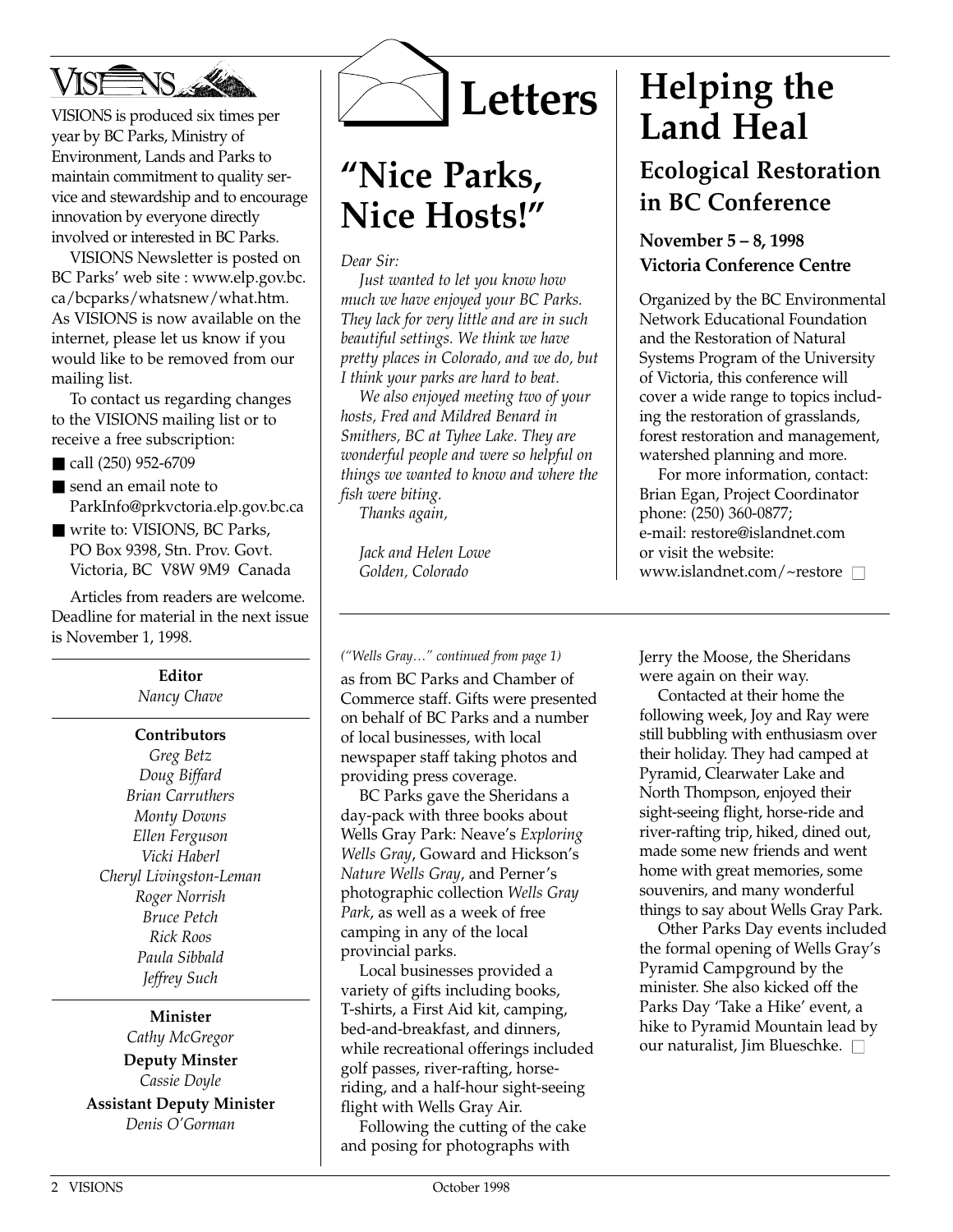# **How the Other Half Live**

*by Brian Carruthers, Cariboo District*

As much as the Area Supervisors in the Cariboo District work as a team, having two of them working in a remote office presents some challenges, as many districts are aware. When they are in the district office, the two Area Supervisors from Bella Coola speak endlessly of their areas, but many of the staff can only conjure up images, not having been there themselves. With three of the six Area Supervisors and the Senior Park Ranger being relatively new to the district, we figured it was time to make that trek across the Chilcotin so all could see what this Bella Coola place is all about.

After the foggy, wet, nail-biting trip down "the hill" and a tour through the Corridor of South Tweedsmuir Park, everyone anxiously awaited the highlight of the visit – a voyage on the *Hakai Ranger*. As they awoke the next day, even the low hanging clouds and steady drizzle couldn't dampen the spirits of the group. Resembling the cast of Gilligan's Island (you guess who's who) and with snacks in hand, we boarded the *Hakai Ranger*. After a safety orientation by "Captain" Walbauer it was off to Dean Channel and the famous Mackenzie Rock Provincial Park.

On the way back to Bella Coola, the cowfolks from the Cariboo got a chance to experience a pod of porpoises, frolicking in the wake of the boat. They then soaked their bones in Eucott Bay hotsprings, a proposed protected area through the mid-coast LRMP.

After a tour of the Bella Coola office and shop complex (and a frisk of the Williams Lake Areas by Tracy and Pat to ensure none of their stock went missing) it was back to Willy's Puddle and the dust of the Cariboo. Now that the Area Supervisors from Williams Lake are aware of this little piece of paradise, the jockeying has already started for any vacancy, should Pat or Tracy decide to move on.  $\square$ 



*Don Olesiuk, Pat Singer, Joanne McLeod, Helen Farrer, Laurie Lyons and "Captain" Tracy Walbauer.*





*Alpine lakes, jagged mountain peaks and forested valley bottoms define this protected area.*

This provincial park, established in 1922, is among the oldest protected areas in the province of British Columbia and is one of several protected areas making up the Canadian Rocky Mountains World Heritage Site. The park is named after a mountain peak, known to many as the "Matterhorn" of the Canadian Rocky Mountains. Visitors from around the world come to the park to participate in mountain climbing, wilderness hiking, photography and wildlife viewing during the summer months and cross-country skiing and snowshoeing in the winter. Can you name this protected area? And what national park lies along this park's eastern boundary? *(Answer on page 8).*  $\square$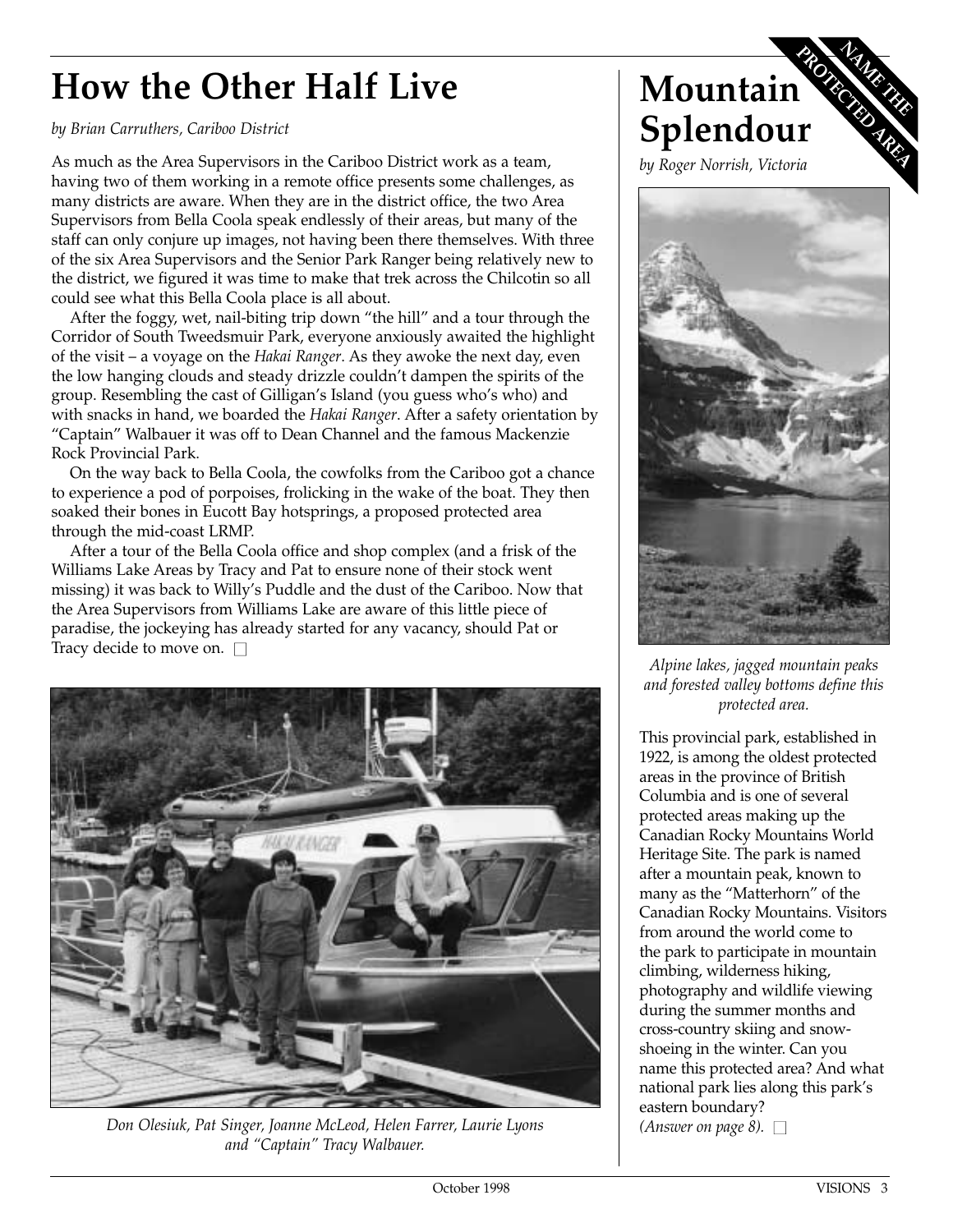## **Protected Areas: Preserving Our Future**

*by Vicki Haberl, Garibaldi/Sunshine Coast District*

Schools in the Garibaldi/Sunshine Coast District now have a better understanding of the *Protected Areas: Preserving our Future* environmental education guide, as a result of a project conducted over the fall, winter and spring of 1997/98. Environmental educator, D.G. Blair-Whitehead fulfilled a contract to introduce and facilitate the use of the environmental education guide in the school districts within BC Parks' Garibaldi/Sunshine Coast District. The project included a pilot project with teachers from a local elementary school, and teacher professional development workshops in each of the school districts.

The objectives of the project were:

- to introduce the *Protected Areas* education guide to teachers in the Garibaldi/Sunshine Coast District during the 1997/98 school year
- to provide support to a select group of teachers to integrate *Protected Areas* programs into their classroom studies through the pilot project
- to assist teachers in completing a successful pilot project that inspires those teachers to use *Protected Areas* programs again, to share program ideas with other teachers, and to endorse the Protected Areas education guide
- to build on the success of the pilot project by introducing the *Protected Areas* guide to other teachers in the Howe Sound School District and the Sunshine Coast School District at professional development days in the 1997/98 school year
- to have intermediate level teachers throughout the Garibaldi/ Sunshine Coast District use the *Protected Areas* education guide **without** ongoing support and funding from BC Parks.

The *Protected Areas: Preserving Our Future* environmental education

guide was published in 1996 by the BC Ministry of Environment, Lands and Parks, BC Ministry of Forests, and Canadian Heritage Parks Canada. It explores the concepts, values and practices that underlie the idea of protected areas by considering the "whats, whys and hows" of protection of things we value through student activities and teacher background information.

Out of the outcomes of the Garibaldi/Sunshine Coast District project included a supplemental document to the *Protected Areas* guide which focused on Alice Lake Provincial Park. This document is intended to compliment the *Protected Areas* guide and presents background information and activities for a local case study of a protected area that is familiar to many students. The Alice Lake case study was used in two pilot classrooms and was presented to teachers throughout both the Howe Sound and Sunshine Coast School Districts.

During the pilot project it was found that the effectiveness of the local case study for Alice Lake Park was significant. Teachers in the pilot project, as well as those introduced to it at professional development workshops, felt that the local case study was important to the success of the *Protected Areas* unit for their classrooms. Hopefully next school year will see many more children learning about protected areas due to the involvement of local teachers in the *Protected Areas* workshop.

Recommendations were made for additional ways in which to continue the enhancement of student awareness of protected areas. These will be considered for implementation by the Garibaldi/Sunshine Coast District as we attempt to expand our relationship with school age children in the future.  $\square$ 

## **Kakwa Clean Up**

*by Rick Roos, Prince George District*

The weekend of August 29/30 was the start of a clean up of an old quarry site in Kakwa Recreation Area by BC Parks Prince George District and the Spruce City Wildlife Association of Prince George. The quarry site is located near Babette Lake and is where, back in the early 1980s, quartizite rock had been hauled to be used in a variety of ways.

The quarry had a short life span and was abandoned in the mid 1980's. Debris from the site, 45-gallon drums that had contained diesel fuel, jet fuel, kerosene, solvents, gasoline, and motor oils, still litters the area. With the inclement weather and deep snow pack these drums are starting to show their age.

The drive to the quarry is approximately 150 kilometres on the highway and 110 kilometres on rough gravel road, creeping in four-wheel drive in many locations, making travel time five and a half hours one way.

With the assistance of seven members of the Spruce City Wildlife Club, using their personal vehicles and trailer, we managed to move 53 drums and six large equipment batteries to a recycling plant and scrap dealer in Prince George.

There is still debris on site but we made a pretty good dent in it, thanks to the Spruce City Wildlife Club of Prince George.  $\square$ 



*Cleaning up the old quarry site in Kakwa Recreation Area.*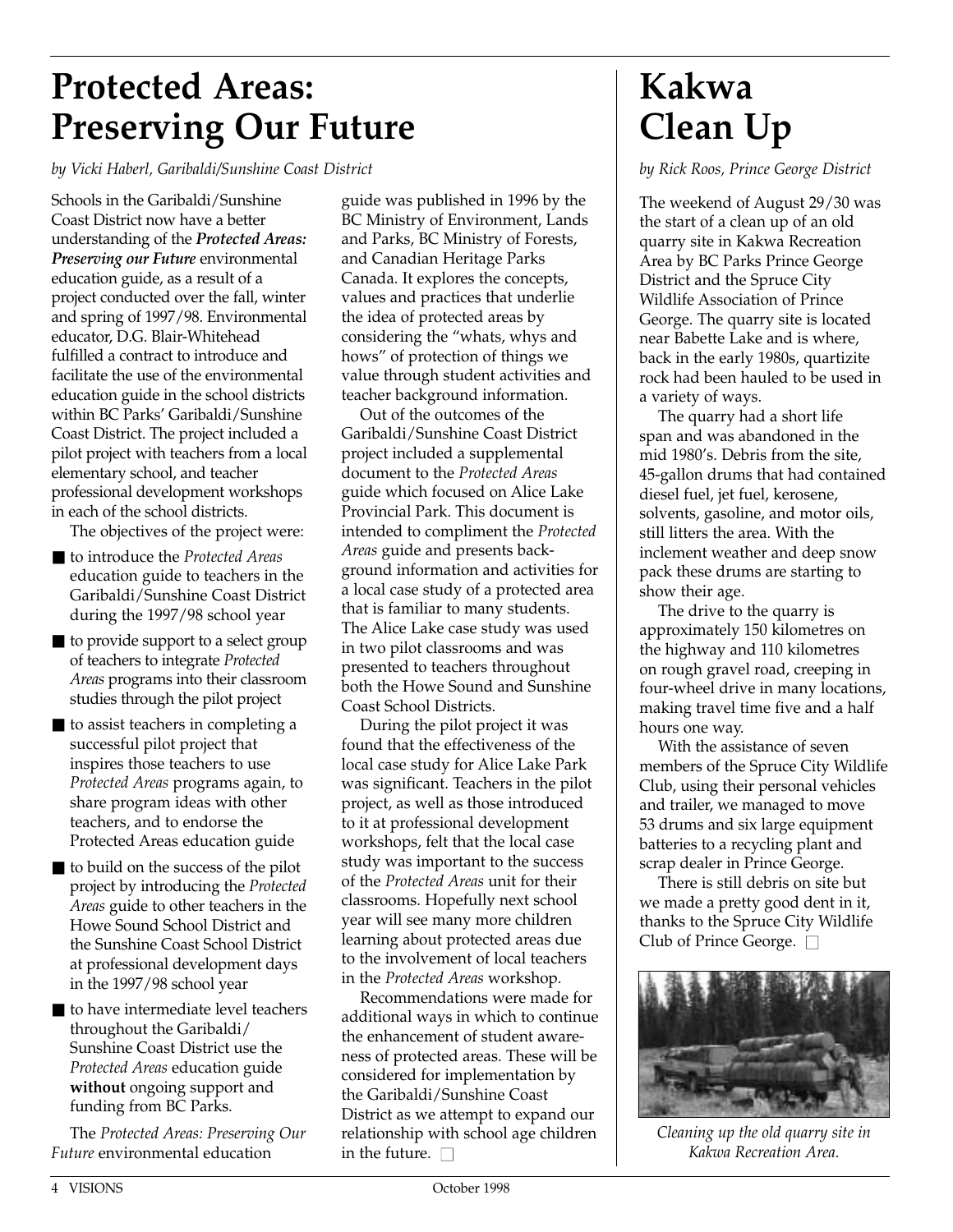

*BC Parks staff with Indonesian visitors in front of the Wells Gray Information Centre.*

## **Nusa Tenggara to Wells Gray**

*by Bruce Petch and Monty Downs, Thompson River District*

BC Parks Thompson River District had the opportunity to host a group of international visitors on June 16 – 18. The group consisted of six people who work in resource management with non-government organizations in the Nusa Tenggara islands (Southeast Indonesia) and two associated with the Center for the Environment at Cornell University (New York). The week before they had attended an international conference on Common Property Management at UBC. They were interested in learning more about resource management issues in BC, thus they asked if we could organize a trip for them in the Thompson-Okanagan. Attendance at the conference and the tour afterwards were arranged by World Neighbors, an international development organization, and sponsored by the Ford Foundation.

The tour started with an introduction to Thompson River District through slides and discussion with staff. Then over two days they visited Lac le Jeune, Tunkwa, Wells Gray and Lac du Bois Parks. The visit to Wells Gray was especially memorable – we took the visitors by boat up Clearwater Lake and Azure Lake to Rainbow Falls, in addition to stops at Helmcken Falls, Spahats Falls and Green Mountain Lookout. The amount of water and wildland was truly amazing to these visitors. Coming from small, densely-populated islands there are very few permanent streams and people often walk for hours to get their daily water supply. We gained some fascinating insights from the questions the visitors asked – for example, they found it hard to believe that decisions could be made at the provincial or even the district/regional level without having to consult federal authorities (in Indonesia the government structure is highly centralized). The group had the good fortune to be guided by the inimitable Harry Parsons (interpretative program contractor) when not being led by BC Parks' staff.

At the end of their visit to the Kamloops area, the group graciously presented a handwoven cloth (made with natural dyes) from the island of Sumba. They also left us with their impressions of the area (fear and disbelief were among the impressions they had!). Visitors and hosts alike commented on how much they had learned from the visit. A commitment was made to continue the relationship, and an invitation was extended to us to visit their program areas in Indonesia. We will be exploring ways that we can continue to learn from each other, with World Neighbors as the link (World Neighbours Canada volunteers are based in the BC Interior). Anyone interested in participating in this partnership can contact the authors.  $\Box$ 

## **Driftwood in the Big Picture**

*by Doug Biffard, Victoria*

Have you ever sat on a beach and wondered what it looked like when Captain Cook and Chief Maquinna met? What about all that driftwood? Is this evidence of modern logging or was there always driftwood piled on beaches? Is this just potential firewood or part of ecological processes too big and too slow for us to perceive?

A forest fire burns valuable trees, but if we watch over a longer period of time, it also creates new opportunities. We've learned to see the larger role that fire plays in interior forest ecosystems and we are now planning to allow for fire in protected areas. In coastal forests, however, fire does not have the same dominant role in maintaining biodiversity.

Coastal forests tend to get much older. Renewal and diversity in temperate rainforests is structured by the processes of aging, disease, blowdown and stream meandering. These processes lead to large pieces of trees lying about the forest. This debris is referred to as large organic debris or LOD. Once a tree falls to the forest floor it goes through a process of decay but it may also be transported down the watershed and out to sea. The flow of large organic debris is a normal and vital part of Pacific ecosystems right from the top of watershed to the deep ocean floor beyond the continental shelf.

Terrestrial organisms, from insects, salamanders and rodents to birds, bats and bears, depend on large organic debris in various stages of decay for a variety of habitats. For aquatic organisms, mostly fish and insects, it is more the spatial arrangement and movement of large organic debris that is important to diversity. As large debris is transported down a stream it can provide structure to the stream channel. A normal stream is a series of turns and shallow straight

*(continued on page 6)* ▲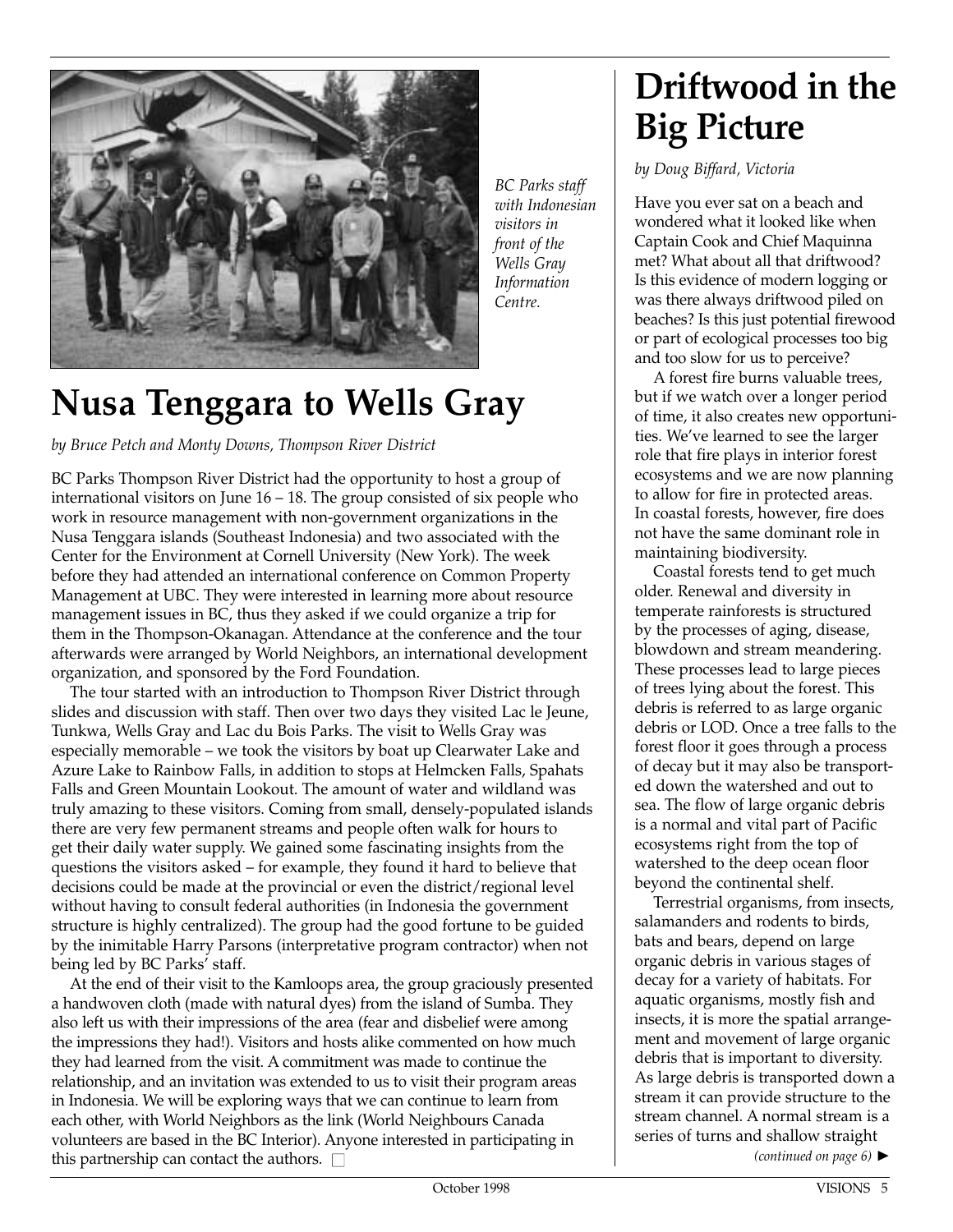*("Driftwood…" continued from page 5)* sections called pools and riffles. The pool riffle complex is often based on location of large logs. In-stream cover for young fish is provided by fallen trees and limbs, or by log jams.

In estuaries, large organic debris helps to stabilize sediments allowing vegetation to take hold. The formation of back channels and slow water where juvenile salmon can grow and adapt to seawater is often based on anchored tree trunks or log jams. Large debris on the estuary flats provides physical diversity to an otherwise uniform landscape. All kinds of animals, like crabs, fish and snails use this cover to rest while the tide is out. Driftwood on beaches helps to control severe erosion from winter storms.

In the marine environment there are a number of animals that are adapted to rely solely on wood for their existence. In coastal waters there are two species of mollusks and two species of crustaceans that live exclusively by boring into and partially digesting wood. The mollusks are called teredos and are related to clams. Gribble is the common name for the crustacean that bores into wood. It is similar to the terrestrial pill bug.

Debris floating on the open ocean attracts a host of marine life. Many types of juvenile marine fishes are associated with floating debris. The pelagic gooseneck barnacle is only found attached to floating debris. In the past, open ocean debris was exclusively wood or seaweeds. No one knows the consequences to ocean ecology brought by changes in the form and composition of open ocean debris.

In the deep ocean there are two groups of animals found in association with sunken wood. The first group is a type of seastar-like animal that has only been found attached to sunken logs. The other is a group of mollusks similar to teredos that bore into and digest wood. Their work in breaking down wood is known to support an oasis of diversity in the



*Botanical Beach driftwood – potential firewood or essential ecological element?*

deep ocean.

Unlike the deep ocean, sea life in coastal areas is prolific. This abundance makes it very difficult to know what contribution finely ground, partially digested wood fibre makes to the diversity of bottom dwelling marine organisms. However, the simple fact that there are animals specifically adapted and totally reliant on submerged wood says two things:

- that wood has been available in the marine environment for eons and
- that it is reasonable to expect that breakdown of wood by the borers supports many other organisms. This is the basis of biodiversity.

We now know that large organic debris from coastal forests is an important and natural part of Pacific ecosystems. Unfortunately, the changes in the flow of debris caused by human activities are measurable and threatening. For example:

■ Debris is now smaller in both diameter and length. The change from large to smaller debris causes negative changes in both aquatic and terrestrial ecosystems. Small debris decays faster. It does not improve habitats or stabilize shorelines. There is less chance that small debris will make the journey to the open ocean then on to the deep ocean floor. In addition small debris in large

quantity overwhelms decomposers and suffocates nearshore environments.

- Fewer upturned root wads with the tree trunks attached. Less of this type of debris makes its way into streams or onto beaches. Whole trees with roots attached have a greater value for habitat diversity (both in the forest and in streams) and provide better stabilizing effects.
- Change in debris species composition to woods that decay more rapidly.

What does this mean to BC Parks? Maintaining natural systems is part of our mandate. We need to ensure that our practices allow for the generation, decay and transport of large organic debris. Its hard to imagine that the large trees that blew down in MacMillan Park will ever make it to the open ocean, but that is what we need to strive for. Creeks should be allowed to meander through old growth forests carrying out the process of erosion and deposition; creating and recreating pools and riffles. Once giant trees fall into a stream, their eventual transport to the sea should be viewed as a success. Further, large driftwood in estuaries and on beaches must be left to fulfill it's role – a role that connects the forest with the sea in food webs we know very little about.  $\square$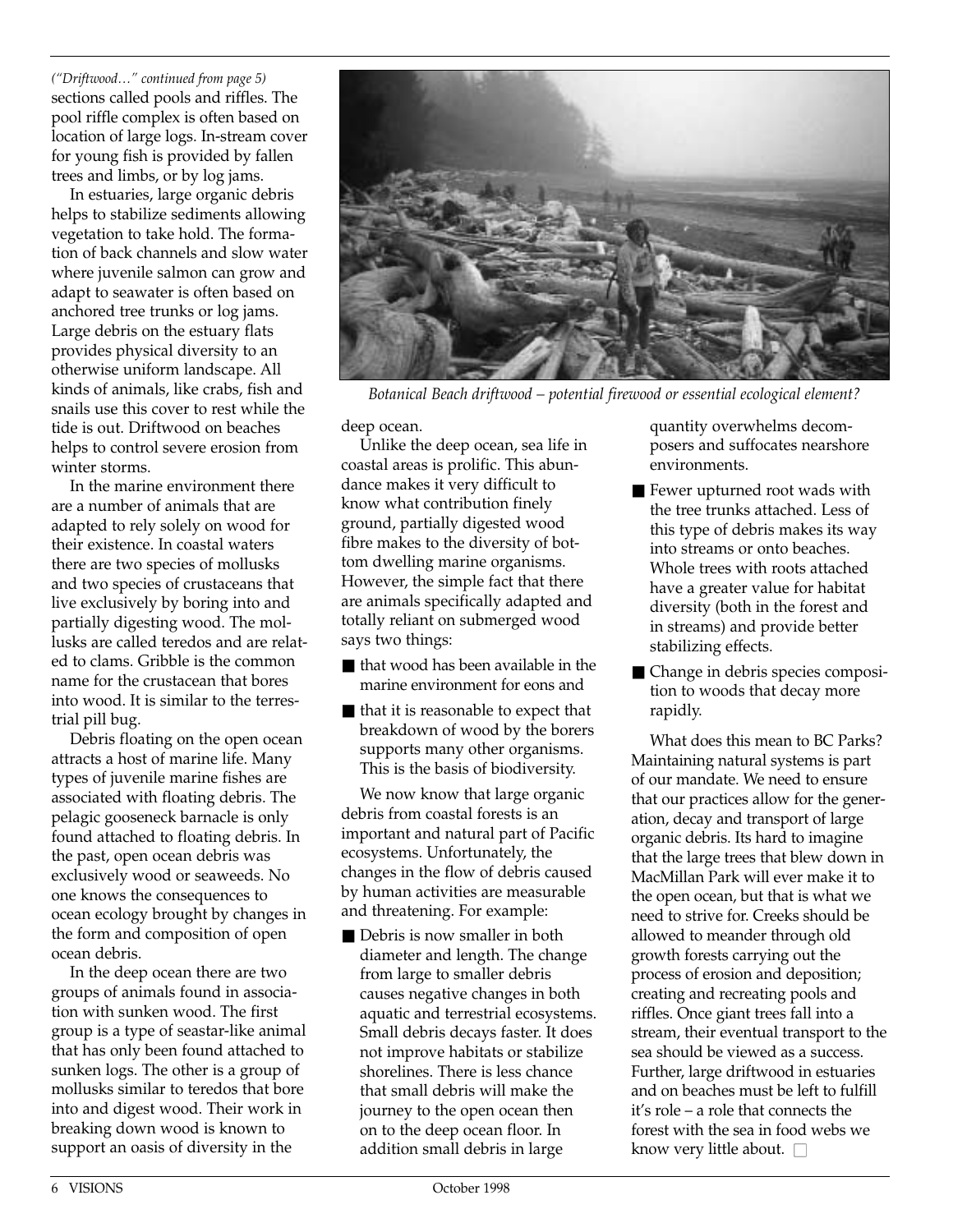# **People at Parks**

*by Paula Sibbald, Victoria*



*Terri and Harold Rimmer*

#### *Terri Rimmer Finance and Administrative Officer – Cariboo District*

Terri was born in Nanaimo and raised in the Victoria area. Upon graduation, she married and worked at various service industry positions until she started with the South Vancouver Island District (then know as the Malahat District). Her first position was a park assistant. She held various other positions such as labourer, revenue collector, office assistant and accounts clerk.

Terri and her family moved to Williams Lake in 1989 (she has four children and three grandchildren)

and although the name of her position and duties have changed through the years, she has remained in this position and has taken various courses towards a Financial Management Certificate.

Over the past few years she has been busy with her regular duties along with working on provincial competition panels such as human resources coordinators, areas supervisors and extension officers.

Until moving to the Cariboo District area, Terri says she didn't totally appreciate all the beautiful parks on Vancouver Island. Throughout the years, she has had a chance to enjoy the parks in the Cariboo District and others in various parts of the province and now has a total appreciation for our parks being world famous for their spectacular beauty.

As for her future, Terri hopes to advance within the government and is not sure whether she'll stay put in the Cariboo District or look for a position further south in the province.

Upon retiring, Terri and her husband plan to own a ranch somewhere in British Columbia which will certainly keep them busy, but will leave time for travel opportunities.  $\square$ 

## **Elementary, My Dear**

Sherlock Holmes and Dr. Watson went on a camping trip. As they lay down for the night, Holmes said, "Watson, look up into the sky and tell me what you see."

Watson said, "I see millions and millions of stars".

"And what does that tell you?"

"Astronomically," Watson replied, "it tells me that there are millions of galaxies and potentially billions of planets. Theologically, it tells me that God is great and that we are small and insignificant. Meteorologically, it tells me that we will have a beautiful day tomorrow. What does it tell you?"

"Somebody stole our tent."  $\square$ 

## **Return of the Peregrine Falcon**

*by Greg Betz, Okanagan District*

The Okanagan Valley is one of the four most endangered ecosystems in all of Canada. It is also one of Canada's favourite tourist and retirement destinations. More and more of the valley's unique habitat is being developed every day. Among the many and endangered species in the valley, few are as captivating as the Peregrine Falcon. In the Okanagan these falcons were wiped out in the 1960s due to the negative effects of DDT which was used extensively by the agricultural communities throughout the valley.



*Blake Dixon and Arthur*

Following the example of the Canadian National Peregrine Recovery Plan, in July eight young Peregrine Falcons were released from the roof of the Landmark Square II in Kelowna. It is hoped that these magnificent birds will once again nest and settle back into the valley they once inhabited extensively. A breeding pair of falcons has not been seen in the Okanagan since 1959.

The Peregrine Falcon became the focal point for a valley-wide public *(continued on page 8)* ▲